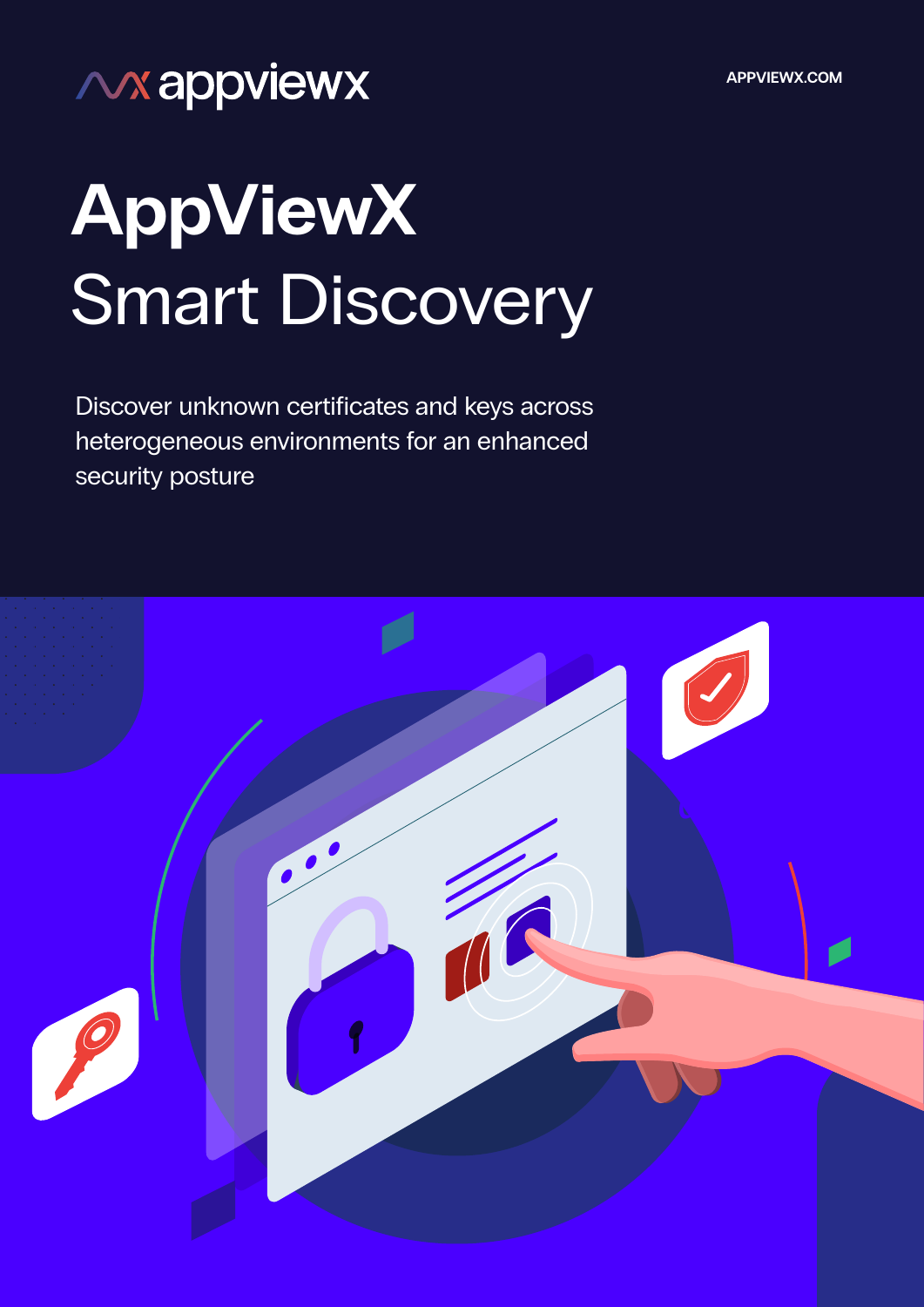# **Overview**

The number of machines in the world is increasing and outnumbering the number of people who use them. The sheer number of machine identities that must be secured, including mobile, cloud, and IoT devices, makes keeping machine identities secure a

Digital certificates help identify and control who can access and operate on company networks. With the increase in number of identities in a company, it becomes extremely challenging to manage and protect certificates

# **Challenges Posed by Unknown Certificates**

Most of the digital communication is now moved to secure channel and requires digital certificates. While getting a proper certificate requires time and money, technology helps create self-signed certificates for testing purposes. These self-signed certificates can be generated by anyone with great

Temporary certificates might come with third-party software. These temporary certificates are supposed to work for initial testing purposes and should be replace before being pushed into

#### **Challenge**

Creating and deploying digital certificates is easy. Whenever a certificate is needed by a microservice, anybody can deploy certificates. These unmanaged certificates pose serious threat to security

**• Solution** 

Smart Discovery of AppViewX CERT+ discovers certificates in various ways from variety of sources for holistic visibility. CERT+ is a turnkey PKI solution that includes full featured certificate lifecycle management (CLM) as well as workflow automation

#### **• Benefits**

Smart Discovery provides visibility into all the certificates used in the origination. Inventory of certificates helps analyze certificates for crypto security standards as well as for expiry dates. This prevents security breaches and application outages.

However, many times because of a slip in the process, these temporary certificates make their way into an organization's infrastructure without the knowledge of the team managing these certificates. At times certificates are deployed by application owners that the centralized security groups or public key infrastructure (PKI) admins might not be aware of or have an inventory of. While rogue, unknown and unmanaged certificates often lead to unplanned application outages, they also serve as easy targets for hackers.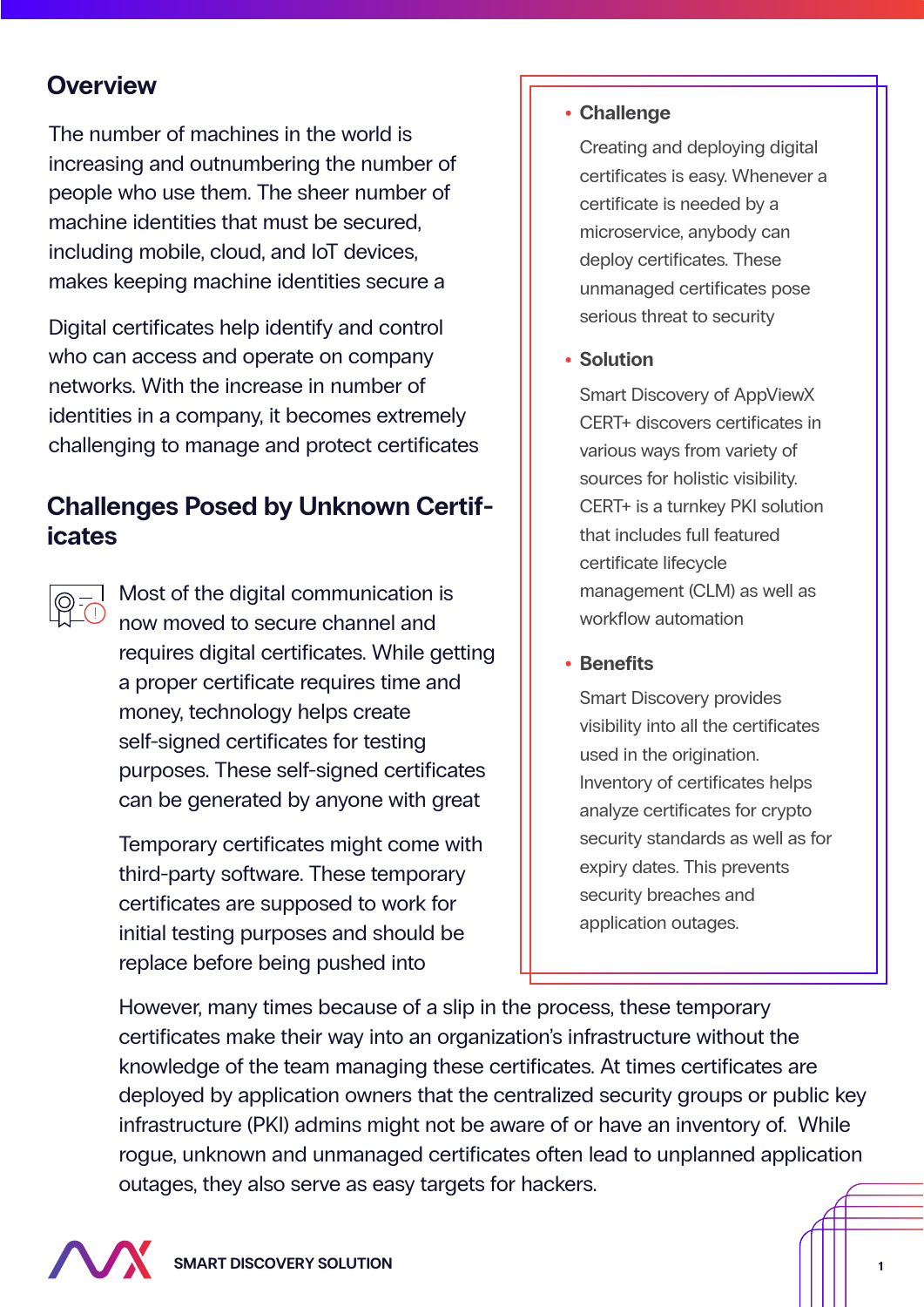Even for known certificates, many times the hardest part of mitigating a certificate related issue is not identifying the certificate, but it is often locating it on-time. When a certificate is distributed across multi-cloud, heterogeneous environments, it is necessary to capture information such as locations, owners, associated applications, expiry dates, and signatures, diligently to eliminate breaches.

# **AppViewX Solution Features & Benefits**



### Gain complete visibility into your certificate infrastructure, and **minimize the risk of outages**

AppViewX CERT+ is a turn-key solution for all PKI needs of an organization. CERT+ discovers certificates from various devices and applications across hybrid-cloud or multi-cloud environments. Unauthenticated network scan as well as authenticated scan of devices, certificate authority (CA) accounts and cloud accounts are used to discover as many certificates as possible. Appropriate knobs are available to balance discovery time and pressure on the network.



#### **Certificate Discovery**

AppViewX's smart discovery can help you perform a certificate discovery by two modes – unauthenticated and authenticated.

#### **Unauthenticated Network Scan**

As the name suggests, this type of discovery doesn't require any authentication information of network devices. The scan runs on an IP range, a subnet or an URL to identify the certificates being respond on the various IP-Port combinations in the network.

| $\bullet\hspace{0.4mm}\bullet\hspace{0.4mm}\bullet\hspace{0.4mm}\bullet$ |                                     |   |
|--------------------------------------------------------------------------|-------------------------------------|---|
| * Discovery From                                                         | <b>IP Range</b>                     |   |
| * Start IP                                                               | Eg - 192.168.1.1                    | ⊕ |
| * End IP                                                                 | Eq - 192.168.1.4                    | ⊕ |
| * IPs per Batch of Discovery                                             | $Eq - 256$                          | ⋒ |
| * Scan Ports                                                             | <b>Custom Ports</b><br>$\checkmark$ |   |

In addition to the certificate information on an IP-Port, CERT+ also identifies the device or application in which the certificate is being used. This discovery process is customized with total pause-resume control to optimize network utilization.



#### **Authenticated Device Scan**

Some devices or applications keep certificates with them and present them in specific conditions. Such certificates are difficult to find via network scan. For such certificates, configuration of network devices (load balancer, firewall, web server etc.) is scanned using the authentication credentials of the devices.

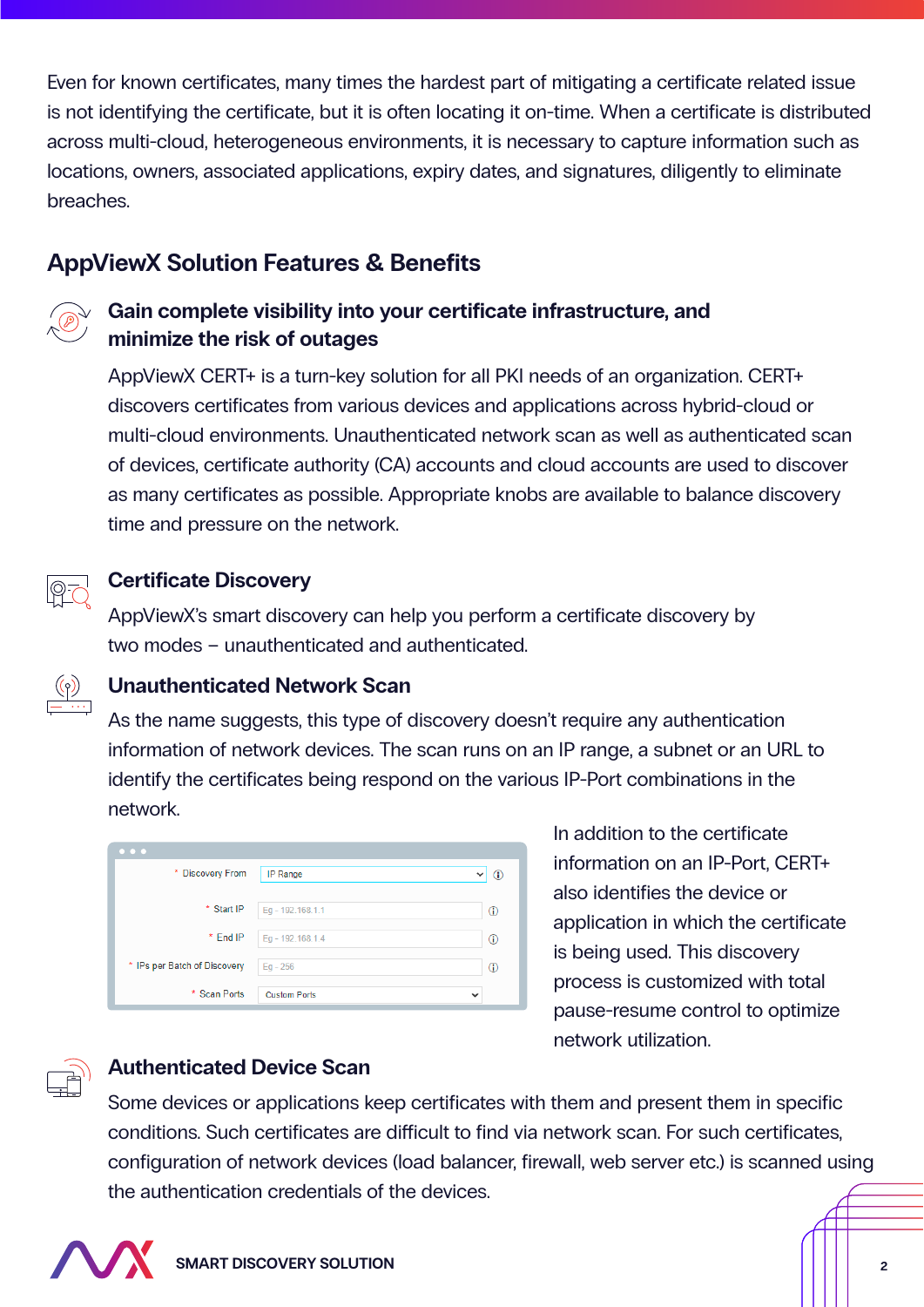

#### **Authenticated Cloud Account Scan**

Appropriate authentication and authorization into cloud account not only provides access to all the resources using the certificates but also to the internal certificate store. This allows the discovery of most certificates used in that cloud



#### **Authenticated Scan of CA Accounts**

CA accounts are another source of finding the certificates issued for the organizations. However, mapping these certificates to the devices and applications still remains manual efforts unless these certificates are discovered



#### **Import of Reports from 3rd-party Security Scanner**

CERT+ can take input of 3rd-party security scanner like Qualys Certificate View, and list certificates from it. This eliminates the requirement of running multiple



#### **Central Certificate Inventory**

All certificates distributed into various devices and applications across hybrid-cloud or multi-cloud environments come under central inventory. Users can enrich each certificate information with custom information to organize and identify them easily. These certificates can be grouped for administrative

| $\bullet\,\bullet\,\bullet$                              |               |      |                                  |                                    |                    |                  |                        |
|----------------------------------------------------------|---------------|------|----------------------------------|------------------------------------|--------------------|------------------|------------------------|
| <b>All Certificates</b><br><b>Groups</b><br>$\checkmark$ | Ψ<br>$\alpha$ |      | Type your search and press Enter | <b>B</b> Actions <del>∨</del><br>v | <b>III</b> Columns | 1 to 25 of 1558  |                        |
| <b>Common Name</b><br>$\cdot$ $\Gamma$                   | <b>Group</b>  |      | Certificate A                    | Discovery                          | Key Algorit        | <b>Compliant</b> | <b>Valid for</b>       |
| derek3mpki.appviewx.com<br>$\cdot$ $\Gamma$              | var           | (RW) | <b>OTHERS</b>                    | AWS.SSH.A                          | <b>RSA 2048</b>    | Non-Compliant    | 1078 $day(s)$          |
| $\bullet$ JLP.com<br>▸ ⊓                                 | var           | (RW) | AppViewX                         | AWS.SSH.A                          | <b>RSA 2048</b>    | Non-Compliant    | $361 \text{ day(s)} 2$ |
| avxpushRSA2048SHA256.a<br>$\cdot$ $\Gamma$               | ۹<br>var      | (RW) | <b>OTHERS</b>                    | gs-pan-pe10                        | <b>RSA 2048</b>    | Non-Compliant    | $361 \text{ day(s)} 4$ |
| avxpushRSA2048SHA256.a<br>$\cdot$ $\cdot$                | ۹<br>var      | (RW) | <b>OTHERS</b>                    | gs-pan-pe10                        | <b>RSA 2048</b>    | Non-Compliant    | 361 day(s) 4           |
| avxpushRSA2048SHA256.a<br>$\cdot$ $\Gamma$               | ۹<br>var      | (RW) | <b>OTHERS</b>                    | gs-pan-pe10                        | <b>RSA 2048</b>    | Non-Compliant    | $361 \text{ day(s)} 3$ |
| avxpushRSA2048SHA256.a<br>$\cdot$ $\Gamma$               | ۹<br>var      | (RW) | <b>OTHERS</b>                    | gs-pan-pe10                        | <b>RSA 2048</b>    | Non-Compliant    | 359 day(s) 7           |
| avxpushRSA2048SHA256.a<br>▸ ┌                            | ۹<br>var      | (RW) | <b>OTHERS</b>                    | gs-pan-pe10                        | <b>RSA 2048</b>    | Non-Compliant    | 359 day(s) 7           |
| avxpushRSA2048SHA256.a<br>$\cdot$ $\Gamma$               | ۹<br>var      | (RW) | <b>OTHERS</b>                    | gs-pan-pe10                        | <b>RSA 4096</b>    | Non-Compliant    | 359 day(s) 7           |
| avxpushRSA2048SHA256.a<br>$\cdot$ $\Gamma$               | ۹<br>var      | (RW) | <b>OTHERS</b>                    | gs-pan-pe10                        | <b>RSA 2048</b>    | Non-Compliant    | 359 day(s) $7$         |

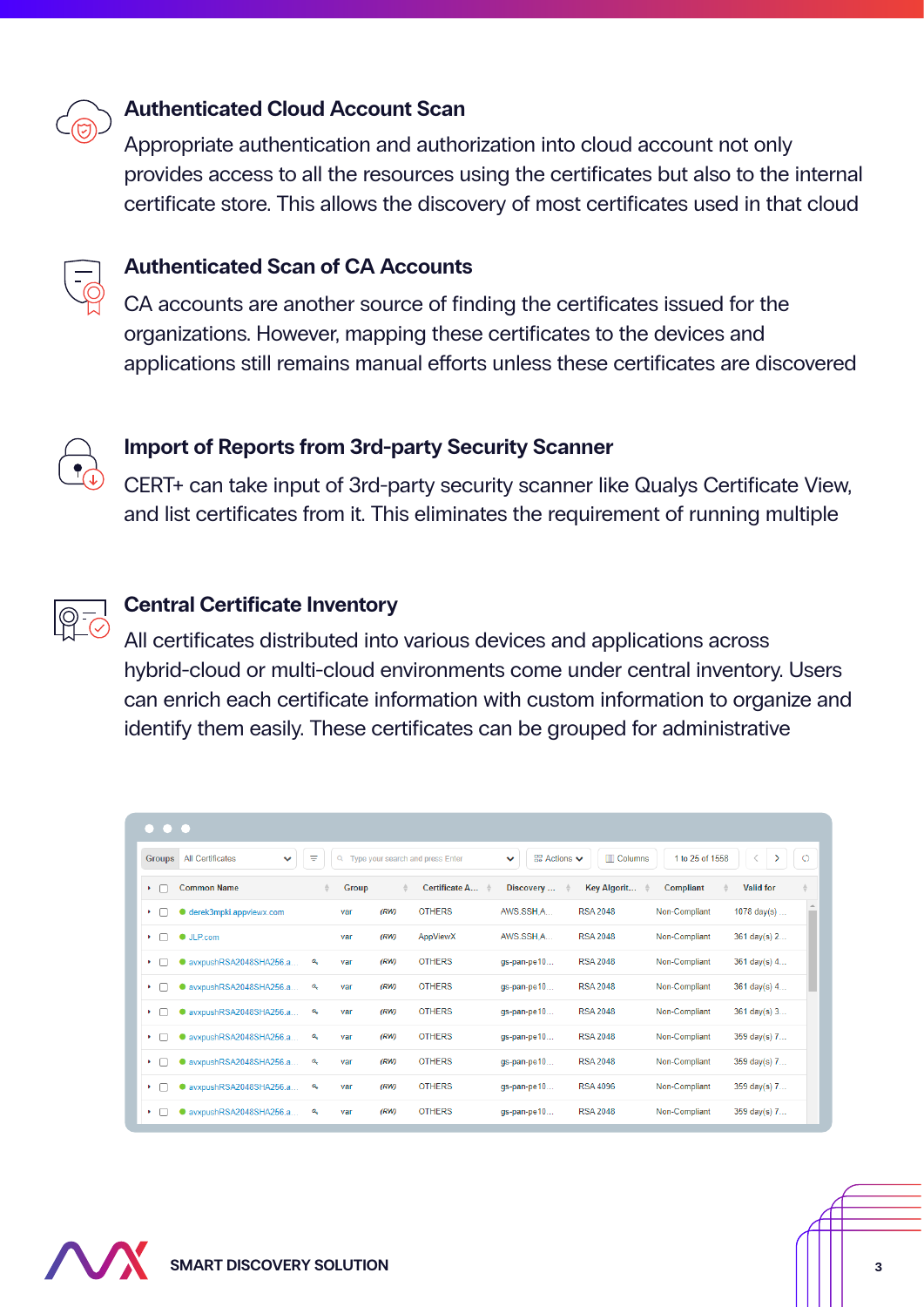

#### **Analytics of Crypto Standards**

 CERT+ provides analytics about the security standards (e.g. key size, hashing algorithm, cipher strength, allowed TLS protocols etc.) being used in the PKI. The certificates using poor standards are easily identified. Crypto agility provided by CERT+ helps enhancing the security of the PKI without much effort.





#### **Certificate Expiry Analysis & Alerts**

CERT+ periodically alerts about the certificates nearing expiration, so that they can be renewed and sudden outage of application can be avoided. CERT+ also provides end-to-end automation for certificate renewal from CA and its provisioning for target device/application.



#### **Solution Consumption Models**

CERT+ can either be consumed as a service or CERT+ software can be deployed in the enterprise network. Features, capabilities and benefits of CERT+ remain the same irrespective of how it is being consumed.



#### **SaaS – Operated by AppViewX**

Available as a service, the cloud-based CERT+ is fully managed and monitored by AppViewX. Customers can directly get an account on SaaS CERT+ and start using it. For connecting to non-public corporate network segments without poking a hole into corporate firewall, AppViewX Cloud Connector is to be installed in the private network.